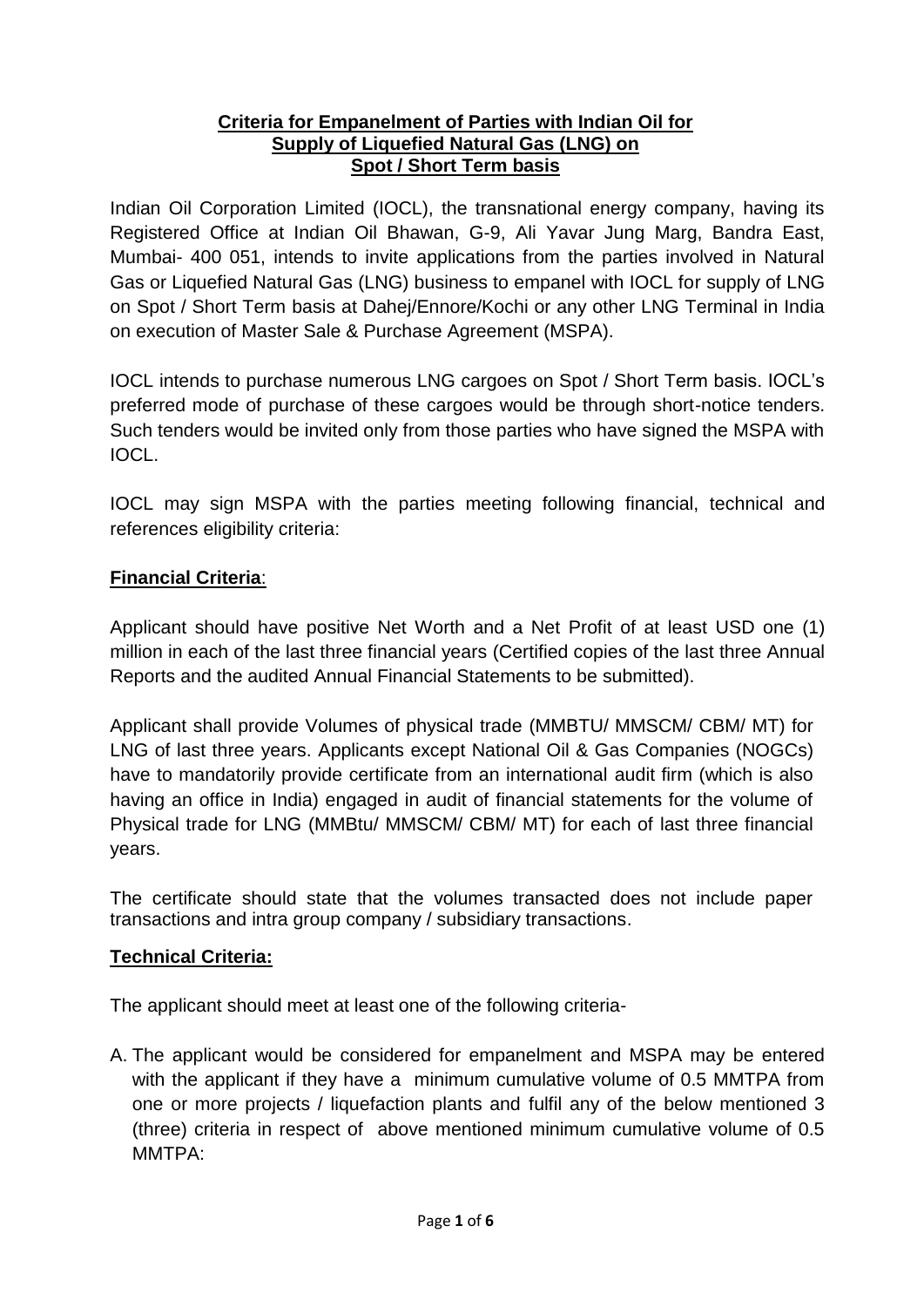(i) A Producer / Supplier of LNG for at least last three (3) years and is continuing in the business

Or

(ii) Has the marketing rights or have authorization to sell full or part of the LNG for next three (3) years and minimum one (1) previous year of supply experience against the marketing rights or authorisation from the project / liquefaction terminal.

Or

(iii) Has a Sale and Purchase Agreement (SPA) with LNG Producers or Suppliers in one or more Liquefaction Plants / Projects having valid SPA for next three (3) years and minimum one (1) previous year of supply experience against the SPA.

Any combinations of the above three criteria (i, ii & iii) so as to achieve the cumulative volume of 0.5 MMTPA shall not be acceptable. All reference dates would be taken from the date of empanelment application. The applicant to submit necessary and relevant documents to prove their credentials.

Or

- B. MSPA may be entered with an applicant which has traded at least two (2) LNG cargoes of capacity more than or equal to 75,000 cubic meter each on Spot / Short-Term / Long-Term basis during last one year from the date of receipt of applicant's application for empanelment with IOCL. Or
- C. MSPA may be entered with an applicant having controlling rights / ownership of Regasification Terminal(s) in India.

"Controlling rights" shall mean ownership of at least fifty one percent of the voting power in an entity which is the owner of the Re-gasification terminal

"Ownership" shall be construed to mean direct ownership of the Re-gasification terminal as reflected in its books of accounts.

Note:

- 1) The Applicant should be an incorporated company. Sole proprietor firm, Limited Liability Partnership (LLP), Joint Venture (JV), Consortiums are not eligible for empanelment.
- 2) If the applicant is a Wholly Owned Subsidiary which does not meet the financial criteria on its own, the financial capabilities of the parent company may be considered for the purpose of meeting the eligibility criteria. However, in such cases the parent company has to provide "Parent Company Guarantee(PCG)" for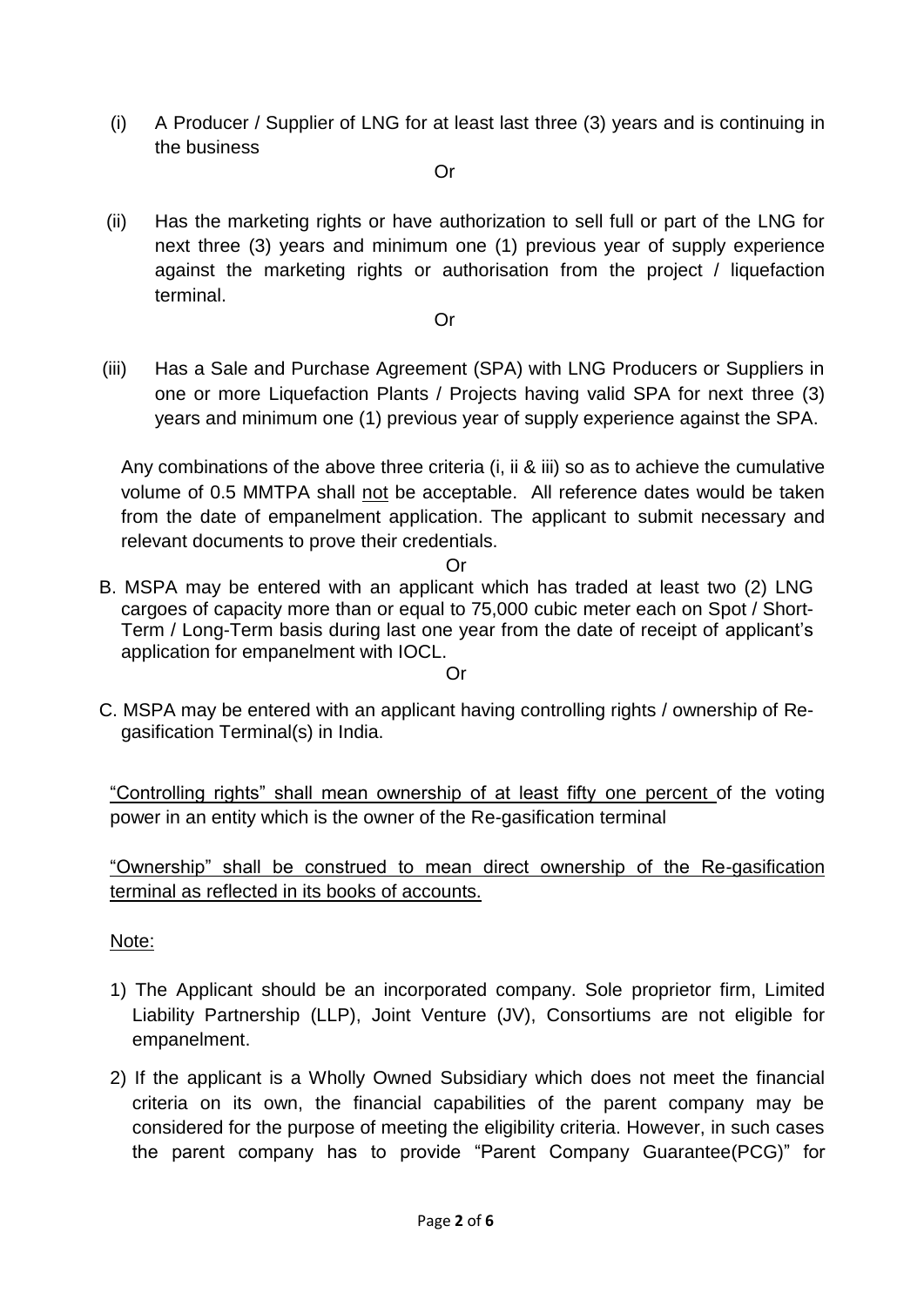honouring the commitments made by the WoS. Supplier to provide PCG / Bid Bond, if required, at later stage as per policy of IndianOil.

In addition to certified copies of the last three Annual Reports and the audited Annual Financial Statements, for criteria stated at Sl. No. (A) (i) to (iii) and (C) any suitable document establishing such credentials would need to be submitted. For the criterion at Sl. No. (B), purchase reference document like Bill of Lading, invoices etc for having supplied 2 cargoes of specified volume would need to be submitted.

## **References (Bank and Trade):**

## A. Bank References:

Applicant (except National Oil & Gas Companies) to furnish the references from minimum two different banks stating the name of bank, dealing officials, contact details (Phone & official e-mail id's) and addresses. Applicant shall give its consent to IndianOil for making enquiry from such banks during empanelment procedure. IndianOil would make enquiry to the concerned bank. Bank should directly submit the feedback to IndianOil and not through the Applicant.

## B. Trade References:

Applicant (except National Oil & Gas Companies) to furnish the references from minimum six LNG companies (supplier / customer preferably Indian LNG companies, if any) excluding same group companies having LNG trade relationship during last three years. References will include the name of the parties, dealing officials, contact details (Phone / official e-mail id's) and addresses. Such trading partner name should not be of sister concerns, subsidiaries or related party. Applicant shall also give its consent to IOC for making enquiry from such parties during empanelment procedure.

### **Bid Bond requirement**

Applicant who has supplied three (3) cargo(es) of LNG or any petroleum products (including LPG) and / or petroleum crude to any of the Public Sector Unit Oil & Gas company like BPCL, HPCL, ONGC, GAIL, GSPC, GSPC LNG Limited, IndianOil Corporation Limited or any other Government Company or its subsidiary and Petronet LNG Limited (PLL) in India till date shall not be required to provide the Bid Bond. If the above requirement is not met by applicant, the applicant has to give its consent to abide by Bid Bond policy of IndianOil. At present as per policy of IndianOil, minimum Bid Bond value to be submitted by applicant is five (5%) percent of the Deemed cargo Quantity multiplied by the Bid Price with validity till 30 Business Days from the Delivery Window of supply of LNG cargo. Bid bond shall be required to be furnished before submission of Bid by the Supplier.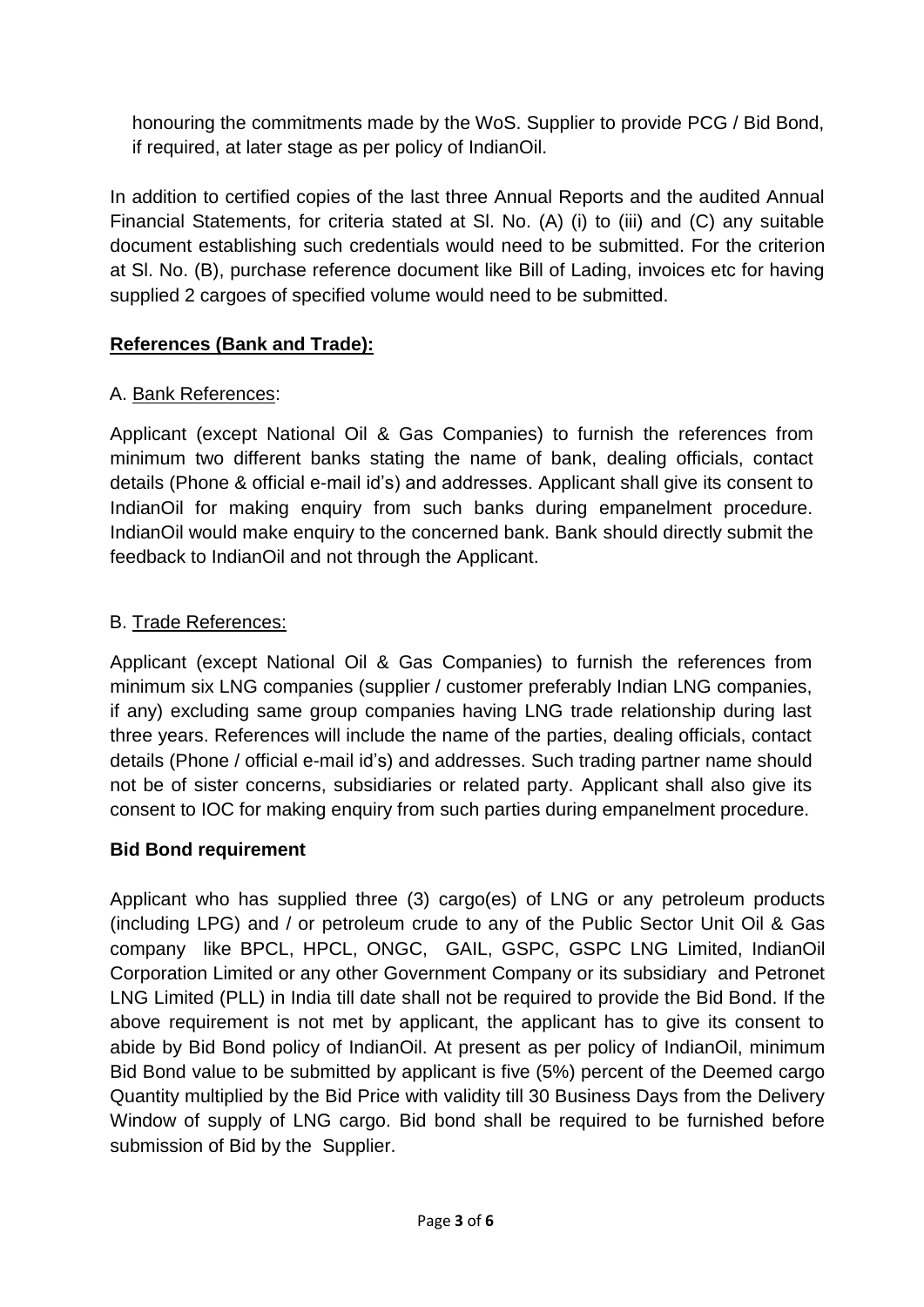Bid Bond shall not be applicable for National Oil & Gas companies.

## **Validity of the application Form**

Application submitted shall be valid for one (1) year from the date of empanelment application. In case, the applicant does not / is not able to submit the requisite information / documents requested by IndianOil within one year from the date of empanelment application then the applicant would be required to submit fresh application again for the empanelment after completion of one year period.

### **Validity of the empanelment**

Applicants are hereby informed that the empanelment of the parties shall be valid for a period of two years from the empanelment date and empanelled parties will be subject to a periodic review after every two years or as per the policy of IndianOil. Applicant will be required to submit the documents / application as requested by IndianOil during the biennial review as per policy of IndianOil.

Parties meeting above criteria and desirous of entering into MSPA with IOCL may submit their application along with the attested documentary proofs to establish their credentials for meeting the above eligibility criteria.

Documents to be submitted (Duly signed by authorized signatory & stamped)

## **A. Applicant other than National Oil & Gas Companies (NOGC)**

- i. Application form complete in all respects, stamped and signed on each page by authorised signatory (Power of Attorney (PoA) Document for Authorised signatory to be also submitted).
- ii. Certificate of Incorporation / Applicable document in the place of registration of the applicant.
- iii. Audit Certificate for LNG Physical Trade for last 3 years.
- iv. Bank References & Trade References.
- v. Audited Financial Statements of the applicant for last 3 years or consolidated group financial statement, in case Standalone Financial Statements are not available\*\*.
- vi. Confirmation of submission of Bid Bond & PCG, if applicable.
- vii. Certificate regarding authorized sources of supply of LNG
- viii. Documents in support of Technical Criteria
- ix. Articles of Association / Memorandum of Association of the Company
- x. Document pertaining to applicant's Shareholding structure
- xi. Bid bond Supporting document
- xii. Any other documents supporting the credentials of the company.
- xiii. Any alternate equivalent document to the above acceptable to IOCL.

\*\* In case, a party is empanelled based on Group Consolidated Financial Statements or Parent Company Financial Statements then during biennial review, shall also be done on similar Financial documents, only.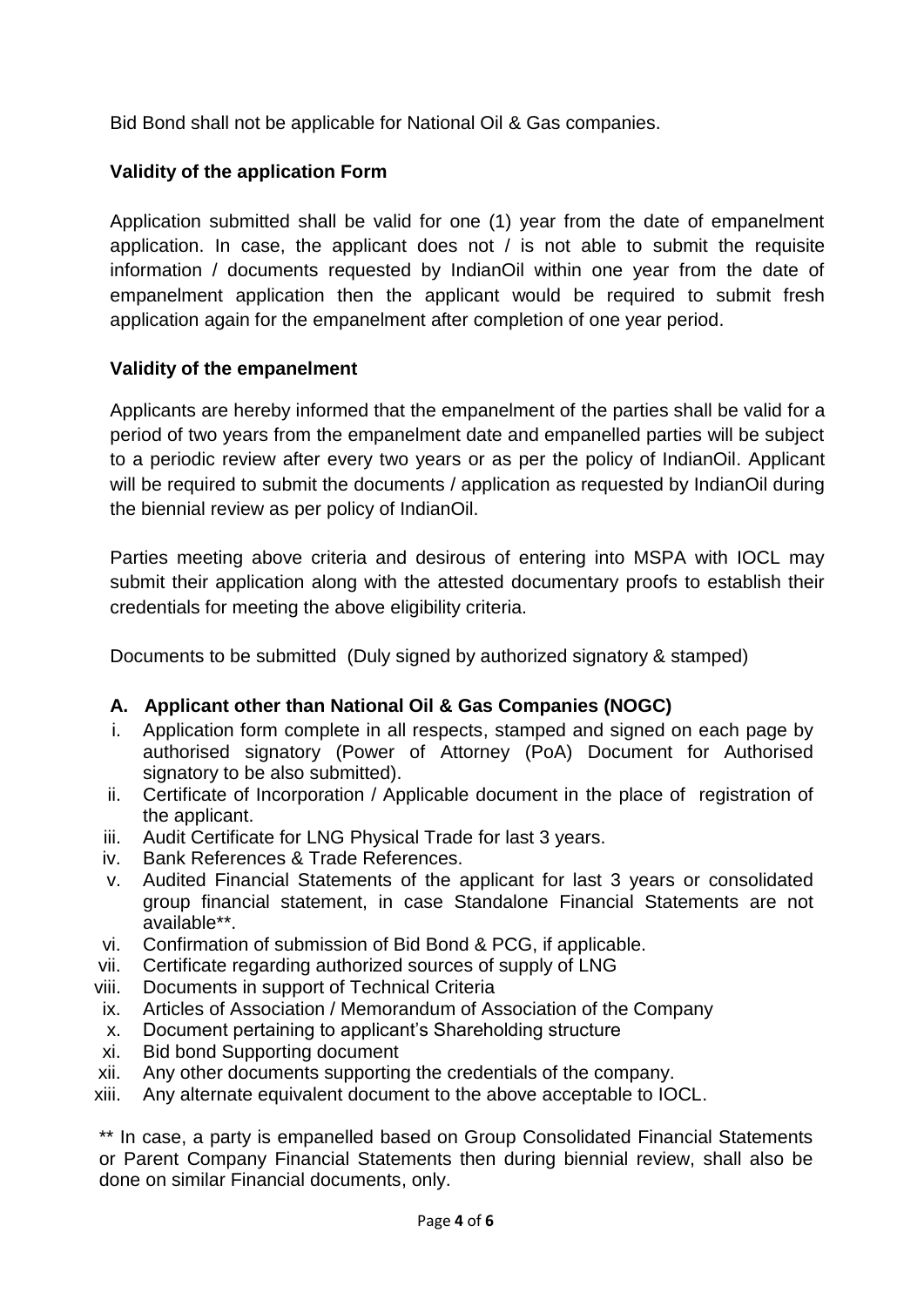Applicant may note that, if any of the applicable document is in local language of the country where the party is registered, then the English translation of the same, issued by a third party translator to be submitted and a self-declaration from the authorized signatory of the party in respect of the correctness of the translated document to be submitted.

# **B. Documents to be submitted by National Oil & Gas Companies (NOGCs)**

- i. Certificate of Incorporation / Applicable Document in the place of registration of the applicant,
- ii. Request letter for empanelment from Authorized Signatory,
- iii. Document in support of Authorized Signatory and
- iv. Documentary Evidence establishing the claim of applicant being a NOGC.

# **Definition of National Oil & Gas Companies (NOGC)**

NOGC is defined as a company engaged in the business of Oil and /or Gas and /or Hydrocarbons and having more than 50% controlling stake directly or indirectly of the Government of the Country and shall be treated as a National Oil and Gas Company (NOGC).

Subsidiaries and Step-down subsidiaries of NOGCs shall be treated at par with the respective NOGCs.

- a. An entity shall be treated as a subsidiary company wherein the company (NOGC) holds more than 50% equity (directly or indirectly) or composition of Board of Directors is controlled by NOGC through powers to appoint the majority of **Directors**
- b. An entity shall be treated as a step-down subsidiary of NOGC if it is 100% owned by the immediate subsidiary of the NOGC.

For applying through e-mail, scan copy of duly signed application and documents may be submitted to email ids LN[Gimports@indianoil.in,](mailto:imports@indianoil.in) [sanjivs@indianoil.in](mailto:sanjivs@indianoil.in) and [tiwariv@indianoil.in](mailto:tiwariv@indianoil.in) and should also be delivered in original hard copy by courier / post at following address:

# **EXECUTIVE DIRECTOR (GAS), INDIAN OIL CORPORATION LIMITED, CORPORATE OFFICE, BUSINESS DEVELOPMENT- GAS, CORE- 2, 7 th FLOOR, SCOPE COMPLEX, LODHI ROAD, NEW DELHI 110 003, INDIA.**

For any clarifications, LNG Supplier may contact IOCL at phone no. **+91-11-24364648**